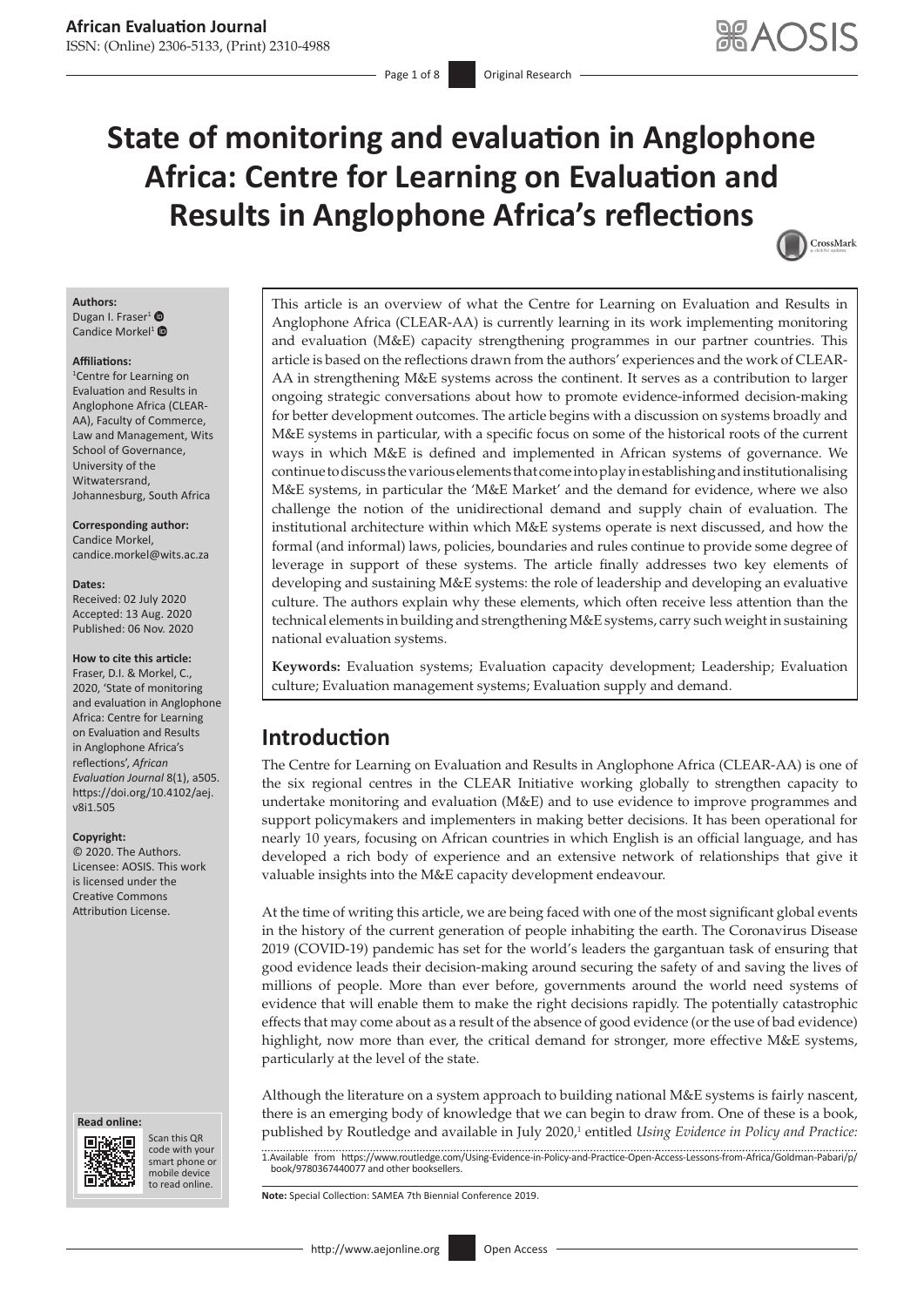*Lessons from Africa* edited by Ian Goldman and Mine Pabari. Based on a case-study approach of five countries and the Economic Community of West African States (ECOWAS) (West African) region and drawing from a range of sectors and types of evidence used, the book provides some insight into how African governments can use evidence to the benefit of their citizens by improving decision-making, policymaking and programme implementation. Works such as these are important in ensuring that we build a robust body of knowledge to guide our work in partnering with governments (and non-state actors) across the African continent in strengthening national M&E systems.

As a further contribution to this growing body of knowledge, this article is an overview of what CLEAR-AA is currently learning in its work implementing M&E capacity strengthening programmes in our partner countries. This article is based on the reflections drawn from the authors' experiences and the work of CLEAR-AA in strengthening M&E systems in the continent. It serves as a contribution to larger ongoing strategic conversations about how to promote evidence-informed decision-making for better development outcomes. The article begins with a discussion on systems broadly and M&E systems in particular, with a specific focus on some of the historical roots of the current ways in which M&E is defined and implemented in African systems of governance. We continue to discuss the various elements that come into play in establishing and institutionalising M&E systems, in particular, the 'M&E Market' and the demand for evidence, where we also challenge the notion of the unidirectional demand and supply chain of evaluation. The institutional architecture within which M&E systems operate and the ways the formal (and informal) laws, policies, boundaries and rules continue to provide some degree of leverage in support of these systems are discussed next. The article finally addresses two key elements of developing and sustaining M&E systems: the role of leadership and developing an evaluative culture. The authors explain why these elements, which often receive less attention than the technical elements in building and strengthening M&E systems, carry such weight in sustaining national evaluation systems (NESs).

This article is limited by the anecdotal nature of the observations presented here and concludes with a number of lessons that have been learnt as part of our work on the continent. These include the importance of collaborative partnerships in working at scale, of embedding M&E in broader institutional systems of decision-making, the critical role that leadership plays in providing momentum to (and sustaining) efforts at institutionalising M&E, as well as the growing of African-centred approaches to build and strengthen local and regional evaluation systems.

# **The integration of monitoring and evaluation into management systems**

A system-based approach to M&E strengthening is essential, as the utility of M&E almost always relies on the extent to which systems for collecting, synthesising, analysing, reporting and using evidence are integrated into systems for policy-making, planning, learning and adaptation. Monitoring and evaluation are often treated as adjuncts to policy, programme and project implementation, but to add real value, they need to be integrated from the outset into the management planning and decision-making processes and components of institutional systems. In generic terms, a system usually refers to an interdependent group of items forming a unified whole (Arnold & Wade 2015). At an institutional level, specifically one in which systems of evidence production and use operate, we recognise that this includes the enabling environment, the human and nonhuman, technical and financial elements that make up the system, as well as rules (formal and informal) about how decisions are made and actions are taken. Although our work focuses primarily on these elements, we are also mindful of their interconnectedness to broader local and global sociopolitico-economic systems, and the potential influence of the various parts on each other.

There has been significant growth in the efforts to establish M&E systems and functions in governments, particularly in the Global South. Countries, such as South Africa, Tanzania and Uganda (amongst others), have built M&E systems to assess various strategies and national development plans (CLEAR-AA 2013). One of the reasons for this is the pressure on governments to implement their Sustainable Development Goals (SDGs), and report on their performance in the periodic Voluntary National Reviews (VNRs) presented by Heads of State to the High-Level Political Forum at the annual United Nations General Assembly (United Nations c. 2020). One of the effects of the growth in M&E systems is a shift from accounting for budget expenditure to a focus on the achievement of development results, which is a welcome development. Monitoring and evaluation now needs to be located in the broader discourse around sustainable development and the achievement of systemwide development outcomes.

However, the maturity of both M&E is uneven across the African continent, where systems of routine monitoring of performance exist, even if they are often poorly curated and managed. The bifurcation and decoupling of monitoring from evaluation are worsened by the widespread split between policy, planning and M&E structures and functions. In many administrations, ministries of finance (or treasuries) remain primarily responsible for fiscal planning and budgeting, which they do with little or no engagement with entities responsible for the generation and utilisation of evidence. This concurs with Masuku (2015), highlighting that government departments work in silos and other entities are often not included. Government sectors take their cue from decisions about programme delivery made by national fiscal and sector planning processes, and evaluation findings rarely find their way into the budget decision-making system. One key observation has been that there are prevailing weaknesses in national systems for the collection and management of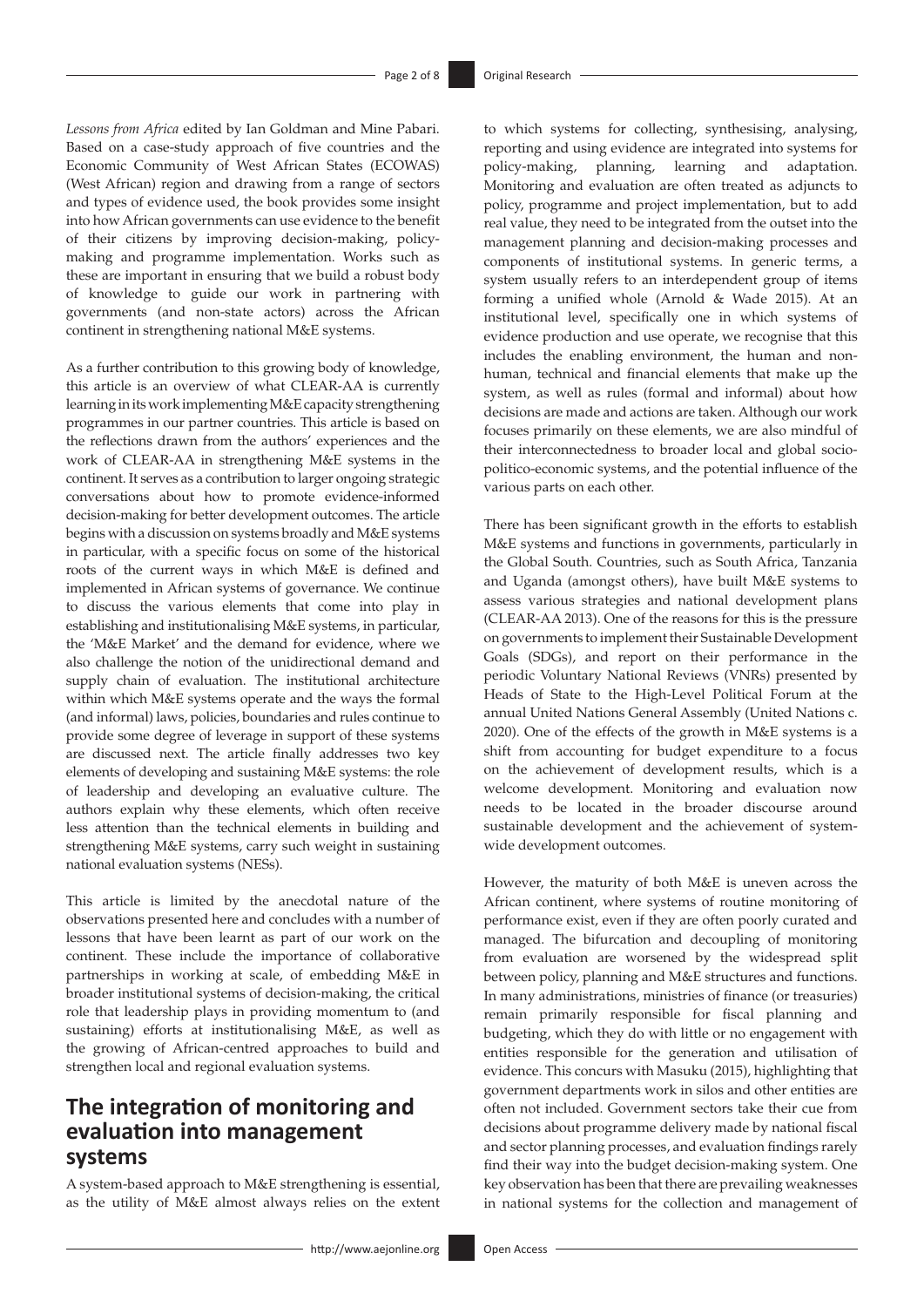administrative data, and in some cases, even basic recordkeeping on the delivery of public goods is poorly managed. These systems are often treated as entirely separate from initiatives to build NESs, which contribute to weaknesses in integrated governance and accountability, and ultimately the broader concerns of evidence-informed policy-making.

For developing countries, implementing results-based management is costly and requires time to plan and develop (Pazvakavambwa & Steyn 2014), and there is an ongoing demand to strengthen results-based management practices in the public sector. Although public sector strategic planning, goal-setting and prioritisation are implemented, these processes often miss key elements that would make the underlying programme logic visible. These include accounts of the mechanisms by which change is intended to happen, as well as the risks and assumptions that underlie programmes' theories of change. Many of the fundamental principles of M&E, such as developing theories of change for all programmes or interventions, are still not part of planning and budgeting vocabularies and thus need to be routinised and promoted.

Policies informed by a 'New Public Management' orientation and visions for development that prioritise economic development have shaped the way M&E operates in contemporary African society. In the case of South Africa, for example, the pursuit of a capable, efficient and effective state has created a distinctly hierarchical form of governance, which propels a compliance and oversight-driven approach to M&E. In fact, research on the state and use of M&E systems in the South African national and provincial government suggested 'a rather narrow use of M&E for internal monitoring and control' (Umlaw & Chitepo 2015:13). These audit-oriented processes create perverse incentives, where senior government executives chase the certainty of quick wins and 'low hanging fruits' over complex outcomes.

In addition to strengthening public governance and administration systems, there needs to be more room for nonstate actors in government M&E practices. Representatives of civil society, academic institutions and other producers of evidence are rarely part of institutional planning, performance monitoring, evaluation and improvement processes, and there are few mechanisms to include their evidence in policymaking, planning and budgeting. In research around the coproduction of public services by Fledderus, Brandsen and Honing (2014), the relationship between government and civil society is based on the general posture or orientation of the state towards co-production. The inclusion of outside voices requires an embracing of a collaborative approach by the state and the nurturing of closer, more cordial relationships between government and civil society, which can help to strengthen collaboration (Tsai 1999:70). Addressing M&E at a system level, therefore, requires that we consider broad M&E ecosystems and become more inclusive in our approaches towards institutionalisation.

# **The monitoring and evaluation 'market': Supply and demand**

In the M&E context, supply refers to those who produce evidence, whilst demand refers to those who use M&E products or services. In government-led evaluation systems, policymakers or programme leaders could be thought of as representing the demand side and evaluation consultants representing the supply side. However, one could also think of demand as the donor agencies that commission evaluations on programmes they run in partner countries, or even supply, when they co-produce evaluations with sub-contracted consultants for use in government policy and decisionmaking. Therefore, we can also make a distinction between supply and demand as it is expressed within a government M&E system versus supply and demand within the broader ecosystem.

Twende Mbele's (2018) three-country study on supply and demand revealed that the nature of demand for and supply of M&E goods and services varies widely depending on the country context. For example, demand is driven largely by donors in Benin, whereas government largely drives demand in South Africa (Twende Mbele 2019a). A number of factors interact together to shape the supply and demand chain rather than a linear cause-and-effect process (Blaser Mapitsa & Khumalo 2018:4). Weaknesses in supply are, therefore, not necessarily because of weaknesses in the skills and capabilities of the supply side. The Twende Mbele study (Blaser Mapitsa & Khumalo 2018:4) as well as analyses conducted by CLEAR-AA, such as the Compass,<sup>2</sup> suggested that the tendency to use external, international evaluators was a policy preference, rather than being caused by shortages on the local supply side (Blaser Mapitsa & Khumalo 2018:4).

However, the problem is often articulated as one of supply – that there are not enough good evaluators to meet the demand. The diagnostic report on supply and demand (Phillips 2018), part of the Twende Mbele study, highlights that supply may be seen as inadequate in relation to demand as in some cases submitted evaluation reports must be reworked by government officials. On the other hand, the study inferred that the supply of evaluators may actually be adequate to meet demand and that the real problem lies with the demand side. In some cases, evaluators choose not to work with government because of the bureaucratic burden, onerous procurement procedures and overbearing management of evaluations by government clients. The poor quality of evaluation specifications has also been raised, both in the Twende study and in the evaluation of the South African NES undertaken in 2017 (Department of Planning, Monitoring and Evaluation [DPME] 2017:107). One way that Twende Mbele (2019) recommends remedying the misalignment between supply and demand is to

<sup>2.</sup>In 2017 and 2018, CLEAR-AA conducted a cross-country comparison study of M&E systems in Anglophone Africa and produced 'The Compass'. The first Compass was<br>produced in 2017 and constituted of 11 countries. These countries were Benin,<br>Botswana, Cote d'Ivoire, Ghana, Kenya, Niger, South Africa, Tanza six Anglophone Countries; Uganda, Ghana, Kenya, South Africa, Rwanda and Zambia.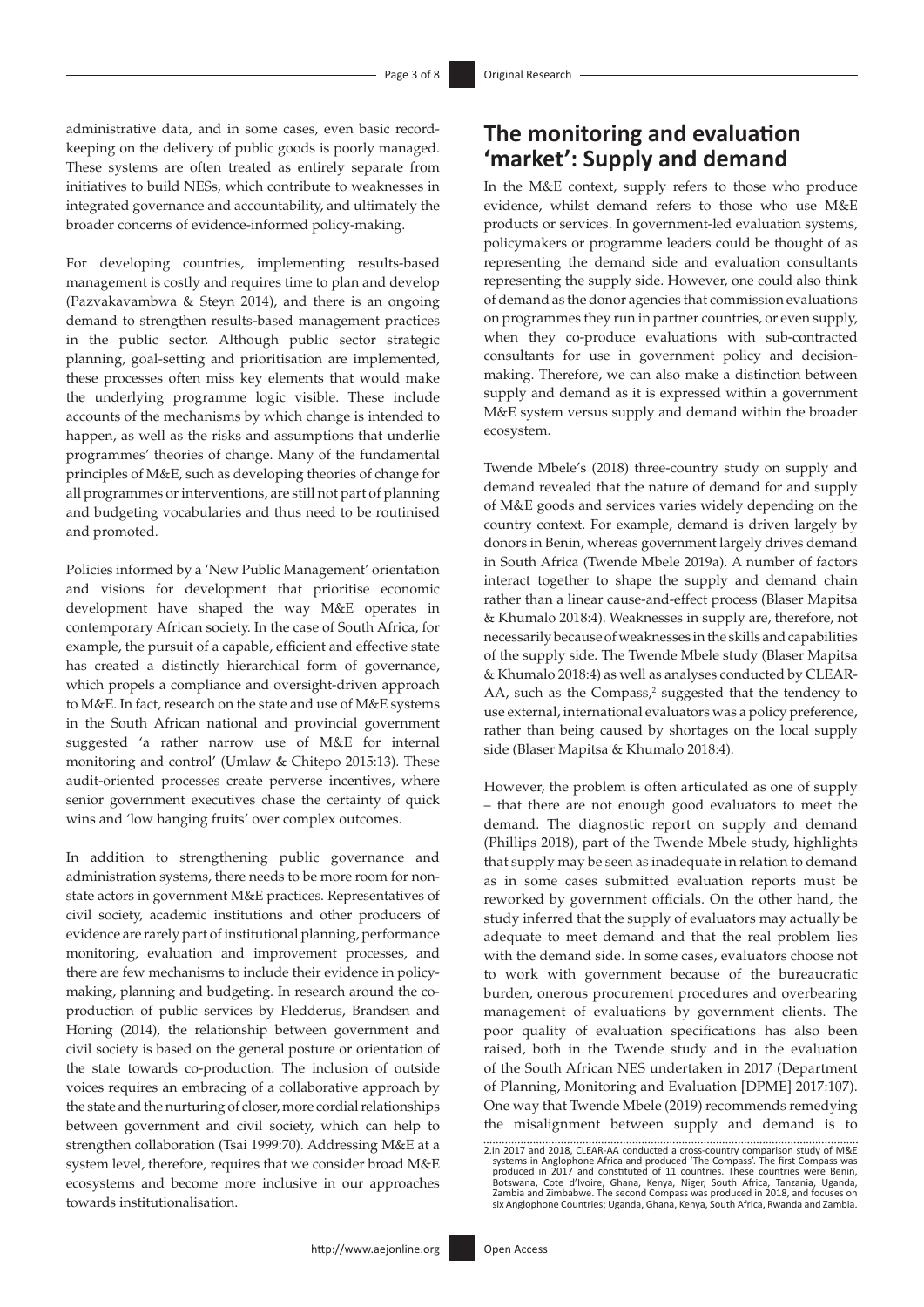encourage researchers within academic institutions to conduct evaluations, although it is not convincing whether this would be an adequate response to the more systemic challenges.

Despite these factors, most literature on African evaluations highlights weaknesses in supply (Merkle 2016:4; Podems, Goldman & Jacob 2014). Studies on evidence supply and demand conducted in 2005 and 2014 both indicated the popular belief in the weak individual capacities for evaluation and the poor quality of evaluation training (Abrahams 2015:4; Podems et al. 2014:76). Capacity building seems to hinge on the ability to produce more and better evidence, but the issue of integrating that evidence into evaluation systems is not widely considered. The issue of evidence utilisation is frequently raised as a concern in our work in strengthening NESs and the pre-occupation with just strengthening the capacities of individual evaluators needs reframing.

Our own work in building NESs has led us to move away from thinking about linear supply chains. We are increasingly adopting a system perspective in our country strategies, where we recognise the need for diverse, tailored packages of interventions that include, but are not limited to, building individual capacities. Although the demand continues to be presented as a need for training, we seek to combine this with technical assistance, policy support, institutional system development, the creation of enabling environments and the building of individual capacities. In working together with country partners, there is greater appreciation of the need to view capacity strengthening in a more holistic and integrated manner, which builds in-country sustainability in the area of M&E, and can (in a sense) be thought of as capacity building through the process of engagement. We have also developed a real appreciation of the limits individual organisations face in strengthening country M&E systems. Specialised organisations that focus on, for example, certain kinds of evaluation or training can have a catalytic impact on strengthening parts of the system, but no single intervention, on its own, can constitute the whole solution. The work of CLEAR-AA (and indeed the work of the CLEAR network as a whole) is, therefore, built on a highly collaborative approach, and our partnership with a multitude of organisations (both state and non-state, local and international) is an intentional aspect of our practice.

The recognition that partnerships are essential to achieve success in strengthening the M&E evidence production and use value chain is gaining traction in the sector, and we have seen a global shift towards such collaborations (such as the Global Evaluation Initiative, in which the CLEAR network is a key element). Such efforts recognise that collaborative partnerships are essential to achieve success at scale (particularly in the light of the urgency towards the achievement of the SDGs as well as other pressing global challenges such as the COVID-19 and climate crises).

## **Enabling environments: Laws, policies and practices**

In any context, government-driven M&E systems reflect country traditions and dynamics, are shaped and constrained by the state and social architecture in which they function, are driven by local political and ideological dynamics and are enabled and limited by the prevailing human and financial capacities. The Centre for Learning on Evaluation and Results in Anglophone Africa (2019a:6) states that, in many ministries, there is institutional architecture which is a foundation for the production and use of evaluation within government.

Few Anglophone African countries have formal policy or legislation guiding the practice of M&E. Uganda, South Africa, Zambia, Botswana, Zimbabwe and Nigeria are the Anglophone countries with approved M&E policies, whilst Kenya and Ghana have draft policies awaiting formal adoption. Whilst some evaluations are undertaken in certain English-speaking African countries, these are mostly commissioned by donors or multilateral agencies (rather than the state), with public agencies playing a limited role in their commissioning or utilisation. Goldman et al. (2018:7) provided evidence of donors, highlighting the roles that donors play; in South Africa, donors are scarcer and do not form a part of the M&E system; in Benin, evaluations are funded by donors; and in Uganda, donors are integrated within the system, whilst financing and involvement in the oversight mechanisms are done by donors. Even in countries where the legislation or policy is clear, implementation is often patchy, and those administrations need to rethink elements of their approach in order to achieve the widespread evidence-informed decisionmaking sought through their policies.

Monitoring practices and processes in the countries where CLEAR-AA works are characterised by a common feature: they seldom operate across internal organisational boundaries, making it hard for decision-makers and policymakers to get a view of a whole sector or system, and encourage a silo perspective that limits the ability to plan and think systemically as required to address complex challenges. In most instances, the data systems used for performance reporting are paper-based and where they are digital, they use very basic software without the necessary governance policies to ensure interoperability or to protect privacy. In Zambia, challenges with performance monitoring are intensified by the constraints of having paper-based systems and in Uganda, it is difficult to coordinate the NES because of technical constraints (CLEAR-AA 2019b).

The public policy environment, in most instances, does not do enough to enable M&E because in many African countries, their frameworks and systems were historically determined by a colonialism that was centred around domination and the facilitation of extraction. In post-independence Africa, this was exacerbated by a reliance on aid and structural adjustment programming, which anchored M&E in the grip of accountability and compliance. As a result, accountability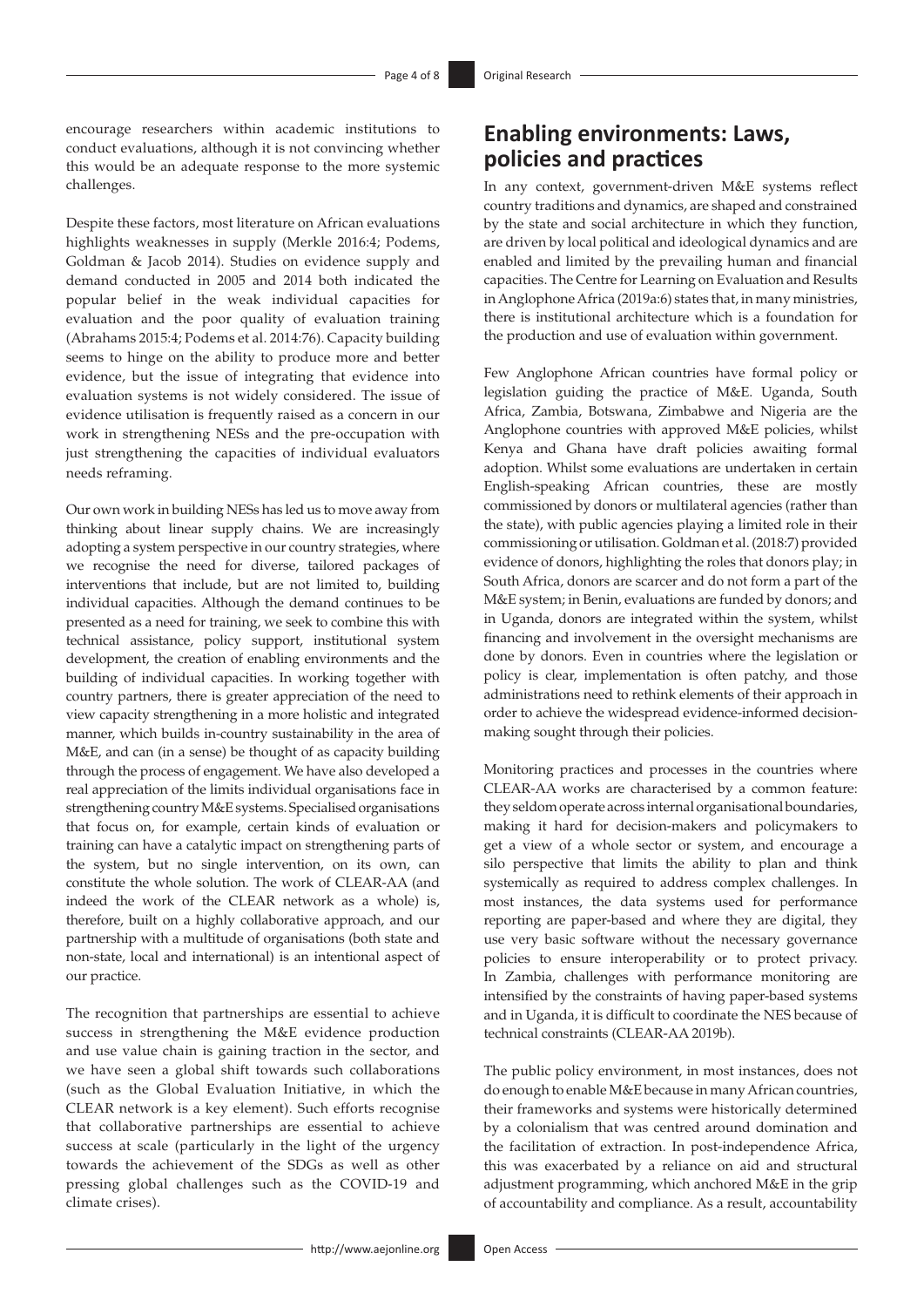and learning have not been grounded and indigenised in the post-colonial context. Whilst this is changing, the process is a slow and complex one beset by the prevailing structural conditions that hinder change at scale.

Our analysis of African M&E policies makes it clear that we need to be doing more to support their development and ensuring that they are context appropriate and do not simply mimic policies developed elsewhere by others. We have also concluded that data governance is an important, underaddressed priority and supporting countries to develop strategies and policies in this regard will become an important area of work for us.

# **Leadership in the field of monitoring and evaluation**

Leadership plays a critical role in any institution or system, particularly if the intention of its interventions is transformational. Both M&E are practices with enormous potential to drive improvements, transform systems and make them more effective, responsive, inclusive and participatory; however, if done badly, there is a serious risk that they will deflect attention, divert resources and undermine authentic accountability. For M&E to realise their potential, they require inspired leadership at different levels. Such leadership should drive both monitoring, as a managerial function, and evaluation, as a strategic function, highlighting the value that evidence-based decision-making offers in the context of competing and conflicting priorities.

Unfortunately, with M&E often seen as an administrative function at the service of political agendas, conflict at the political–administrative interface often scuppers even genuine attempts by state officials to drive a programme of authentic reflection and adaptation. Political leadership and political– administrative coherence are needed in championing the development of sustainable and effective M&E systems. Embedding government-wide M&E needs strong political will, dedicated staff and active participation across all levels and institutions of government (Twende Mbele 2018).

Providing leadership in M&E can be thought of as having three dimensions. The first dimension is providing stewardship in integrating M&E into existing processes and ensuring that they support and complement procedures in ways that add real value and enhance outcomes. The second dimension of leadership needed for effective M&E is the ability to persuade internal and external stakeholders of the value and importance of evidence and deliberation in decision-making processes. This requires an ability to advocate for and promote participation of others and a commitment to improve results rather than the pursuit of private or sectional interests. The third dimension of leadership in M&E is the ability to demonstrate effective practices and to show (rather than tell) how these improve results and enhance accountability. Demonstrating the value of M&E in practice moves the agenda out of the theoretical and academic realm into a more practical and

meaningful mode where the value added becomes a motivator and incentive.

Since management practices are usually determined in the centres of government – in President's and Prime Minister's offices, development planning ministries and ministries of finance – having people work as integrators, persuaders and demonstrators in these institutions has proved particularly important.

We recognise that there is nothing coincidental about the spread of M&E: it has been achieved intentionally and purposively and we draw from this realisation an appreciation of how important it is to forge in-country partnerships with champions and advocates who provide leadership now and in the future. The challenge is to develop a clearer, more actionable sense of exactly what kinds of support will make it easier for leaders to act to build M&E systems and to put in place interventions that meet these needs.

# **Culture: Curiosity, reflection and enquiry**

For M&E to add real value, they need an organisational culture that supports curiosity and enquiry. This is often also called an evaluative culture. An organisation with a strong evaluative culture is one that engages in self-reflection and self-examination and deliberately seeks evidence on what it is achieving. An organisation with a strong evaluative culture uses information on results to challenge itself and support what it is doing, depending on what is being discovered, and values candour, challenge and dialogue, not just superficially but in an authentic way. Government institutions require ongoing strengthening of evaluation culture as this will improve evaluation management skills (Twende Mbele 2019). Such organisations are engaged in evidence-based learning, allocating time and resources to learn in a structured, systematic way and encouraging the sharing of knowledge. Encouraging experimentation and a preparedness to take risks by seeking out new and different ways of doing business are also part of evaluative cultures (Mayne 2008).

Promoting an evaluative culture requires that senior management shows leadership and commitment by making regular, informed demand for results information and ensuring that capacity for results measurements and management is built. There also need to be strong organisational support structures with effective incentives, systems, practices and procedures and an outcome orientation across the organisational system (Mayne 2008). Perhaps more than anything, there need to be a tolerance for mistakes and a capacity to take on board lessons from failure, because without this, everything that happens in programmes gets framed as a success and learning is short circuited. For instance, the M&E culture in Kenya according to Twende Mbele (2019:22) has a blend of doing things together (collaborative or clan culture), doing new things (adhocratic or creating culture), doing things fast (competition culture) and doing things right (control or hierarchy culture).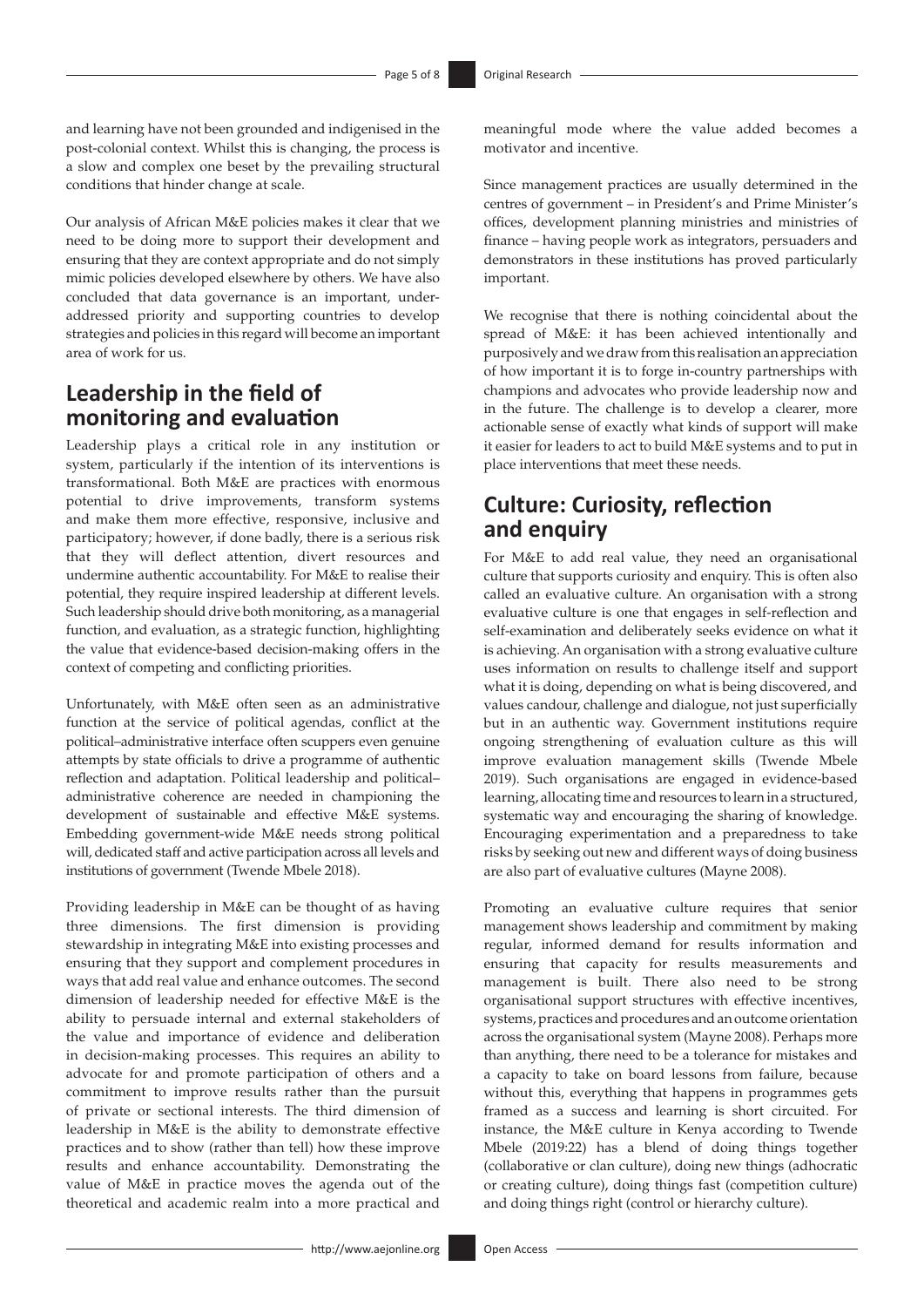In evaluation literature, the focus is increasingly on evaluative thinking, which is (Buckley et al. 2018):

[*C*]ritical thinking applied in the context of evaluation, motivated by an attitude of inquisitiveness and a belief in the value of evidence that involves identifying assumptions, posing thoughtful questions, pursuing deeper understanding through reflection and perspective making and informing decisions in preparation for action. (n.p.)

Both M&E processes require a strong base in evaluative thinking to ensure that there is an appetite for what is learnt.

The general growing global consensus on the importance of M&E brings with it an inherent danger: that the effort required to undertake these challenging and resourceintensive processes becomes over-regulated, ritualised and loses their meaning. They become a requirement that needs to be complied with rather than an opportunity for real-life learning and practical accountability. In some contexts, this takes on an ominous edge, morphing into what gets called 'malicious compliance'. In the South African context, the dangers long identified by Winston (1999), such as data gaming and goal displacement, remain common, despite an incremental shift in the direction of evaluation as learning in some places.

We appreciate that M&E are profoundly political processes that echo and reflect the contexts in which they are undertaken. Amisi (2015) highlights this aspect, with the National Evaluation Plan (NEP) in South Africa widespread in terms of budget, number of people they reach and political significance. Politically, evidence produced by evaluation must be readily available to decision-makers in order for them to make an informed decision for continuity, modification or elimination of programmes (Lazaro 2015:15). Formal African governance systems were mostly shaped in the context of colonial control and domination and can be understood to be grafted on top of older organic structures and traditions. They are in many instances constrained and limited by this history which is complex and contradictory at every level, with a widespread tendency to Weberian forms of control and even bureaucratic authoritarianism – 'command and control' are valued over 'enquire and reflect'. This is true of government systems as well as those of donors, which in many of the countries where CLEAR-AA operates have an outsized voice in how processes operate and what kind of evidence is solicited, how it is received and what kinds of organisational cultures are nurtured.

In contexts where authorities do not have a tradition of acknowledging difficulties or are committed to a particular – often triumphalist – narrative around performance, the culture needed for effective M&E is unlikely to thrive. On the other hand, in situations characterised by robust political competition, which is increasingly the case in Africa, political parties are under pressure to prove their legitimacy by reporting positive results to the electorate, which puts another kind of pressure on M&E systems to produce good news. Because public officeholders often have limited time

to demonstrate the success of their leadership and garner political support from the electorate, there is a rush to provide evidence of performance and a distinct short-termism often comes to characterise public systems.

In neo-patrimonial states where there is extensive collusion amongst and between elements of the private sector and corrupt state officials to use public funds for private benefit, a climate of curiosity and enquiry is antithetical. Indeed, there is an inbuilt inclination to reject authentic enquiry into performance and expenditure. Monitoring and evaluation systems may, therefore, either not be prioritised or be designed in such a way that they could deflect attention from real problems (e.g. by encouraging a focus on 'safe' areas of enquiry), where they pose no real threat to corrupt practices.

For CLEAR-AA, we recognise that a culture of curiosity and enquiry is essential if the evidence is to be used in improving decision-making, and that doing so is neither simple nor quick. It is a complex, iterative process that takes many years, but that must be attempted as part of a broader reform and innovation agenda. For us, this means working in close partnership with country governments and civil societies and acting as a facilitator and adviser on a range of diverse projects that have a cumulative effect bigger than the sum of their parts. Central elements for us include, as noted above, policy development, so that there is an overarching framework to guide M&E system strengthening efforts; research, so that system strengthening actions are based on an understanding of what currently exists; and capacitybuilding processes that take account of what capacity already exists and is thoughtful and careful to complement what else is being done.

# **Conclusion: Partnerships for system strengthening**

There are five key lessons we have distilled from our experience in adopting a system approach to strengthen M&E systems in our work in Anglophone African countries over the last decade. The first and most important of these is that the journey cannot be taken alone, and the domination of one or few partners or approaches working in enclaves will not achieve the result of a system-wide change. Adopting a collaborative, partnership-based approach to strengthen systems is therefore essential, and we need to draw on the strengths of various partners in development broadly, and in the M&E and evidence sectors more specifically, in order to address the challenges we have outlined in this article at various scales and levels of the system. Secondly, M&E is not a stand-alone process and has no intrinsic value if separated from systems of decision-making. These are inextricably linked to budget and planning processes, and therefore efforts must continue to be directed towards integrating M&E into planning and budgeting processes (whether in state- or non-state-led interventions). The third lesson is that strong leadership and the championing of the M&E cause are catalytic to strengthen the performance and institutionalisation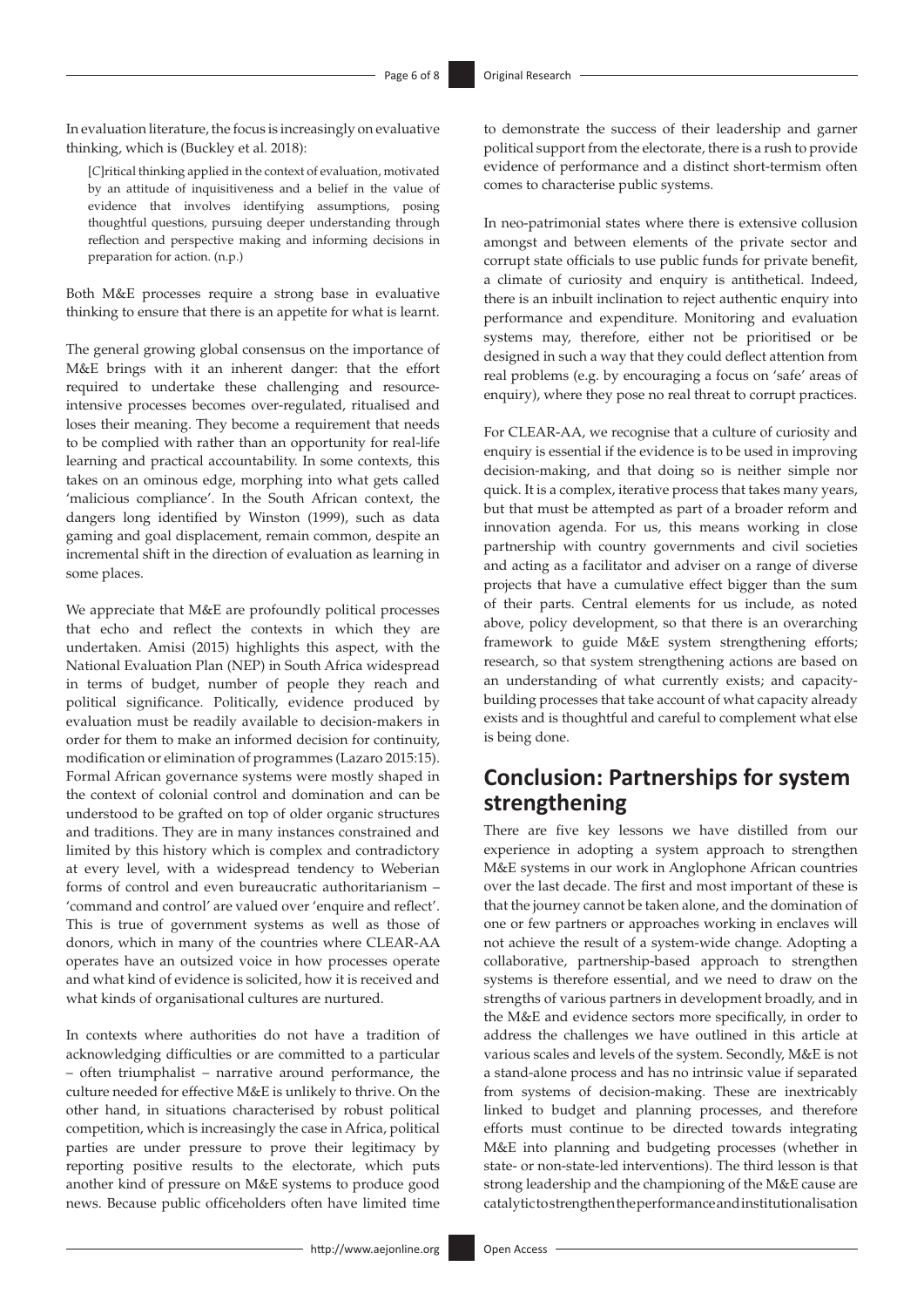of M&E systems at country level. We, therefore, need to foster networks and communities of practice so that we can build a cadre of leaders who can act as champions, who are bolstered by a growing professionalism and deeper learning in the sector. This includes supporting the growth of voluntary organisations for professional evaluation (VOPES), 29 of which are registered with African Evaluation Association (AfrEA) across the continent. Other networks, such as Twende Mbele, represent a very unique network of countries cooperating to learn from each other, and others, such as the Africa Centre for Evidence and African Parliamentarians' Network on Development Evaluation (APNODE), are driving evidence use by policymakers and decision-makers.

Fourthly, capacity building must be considered as a comprehensive, whole-of-system intervention, and not to be confined to training only (and especially not only of the 'supply side'). Training and other kinds of capacity-building processes also need to be customised and tailored to the context, as systems are not all alike, and different incentives and disincentives that are part of the enabling environment need to be considered.

This links to the fifth takeaway, which is the need to support country governments in the development of indigenous policy frameworks that are crafted according to their particular governance and policy contexts. In recognition of the sui generis nature of governance systems, and the peculiarities of governance systems based on Africa's colonial past and the historical legacies they had left behind, we need to recognise the hybridity of post-colonial governance systems and work more deliberately to empower and invigorate an appreciation of this context, and be an enabler and advocate for the indigenisation of localised responses to the challenges they face in terms of evidence production and use. We must be facilitators of a transformational approach to evaluation, where an Africanised, contextually relevant approach to M&E is honoured, welcomed, valued and used.

In addition to experiencing the lessons, we have acknowledged the importance of reflection and learning from our work, and therefore we have prioritised research and learning (R&L) as a distinctive area of focus in CLEAR-AA. This article is one example of the work that we continue to do in building a body of knowledge around Africa-centred approaches to establish NESs, which we hope will contribute to the strengthening of M&E across the continent. In conclusion, what we are learning in our collaborative work with country partners and other organisations has allowed room for growth, in that we recognise the need for much more sustained research – both theoretical and empirical – on these areas of work, so that we get better what we are doing. Much needs to be done in documenting and building a solid body of knowledge, including case studies and theoretical frameworks, upon which we can improve our strategies and interventions at a system level.

## **Acknowledgements Competing interests**

The authors declare that they have no financial or personal relationships that may have inappropriately influenced them in writing this article.

### **Authors' contributions**

D.I.F. and C.M. contributed equally to the writing of this research article.

#### **Ethical considerations**

This article followed all ethical standards for research without direct contact with human or animal subjects.

#### **Funding information**

This research received no specific grant from any funding agency in the public, commercial or not-for-profit sectors.

#### **Data availability**

Data sharing is not applicable to this article as no new data were created or analysed in this study.

#### **Disclaimer**

The views and opinions expressed in this article are those of the authors and do not necessarily reflect the official policy or position of any affiliated agency of the authors.

### **References**

- Abrahams, M.A., 2015, 'A review of the growth of monitoring and evaluation in South Africa: Monitoring and evaluation as a profession, an industry and a governance tool', *African Evaluation Journal* 3(1), a142. <https://doi.org/10.4102/aej.v3i1.142>
- Amisi, M.M., 2015, 'Improving the use of evaluative evidence through effective communication: Lessons from implementing the South African evaluation system', *African Evaluation Journal* 3(1), 7.<https://doi.org/10.4102/aej.v3i1.109>
- Arnold, R.D. & Wade, J.P., 2015, *A definition of systems thinking: A systems approach*, Steven's Institute, Hoboken, NJ.
- Blaser Mapitsa, C. & Khumalo, L., 2018, 'Diagnosing monitoring and evaluation capacity in Africa', *African Evaluation Journal* 6(1), a255. [https://doi.org/10.4102/](https://doi.org/10.4102/aej.v6i1.255) [aej.v6i1.255](https://doi.org/10.4102/aej.v6i1.255)
- Buckley, J., Archibald, T., Hargraves, M. & Trochim, W.M., 2018, 'Defining and teaching evaluative thinking: Insights from research on critical thinking. *American Journal of Evaluation* 36(3), 375–388. [https://doi.org/10.1177](https://doi.org/10.1177%2F1098214015581706)%2F1098214015581706
- CLEAR-AA, 2013, *Demand and supply: Monitoring, evaluation, and performance management information and services in Anglophone sub-Saharan Africa: A synthesis<br><i>of nine st*udies, viewed 12 May 2020, from [https://www.theclearinitiative.org/sites/](https://www.theclearinitiative.org/sites/clearinitiative/files/2016-04/Demand_and_Supply_Anglophone_Africa_2013.pdf) [clearinitiative/files/2016-04/Demand\\_and\\_Supply\\_Anglophone\\_Africa\\_2013.pdf.](https://www.theclearinitiative.org/sites/clearinitiative/files/2016-04/Demand_and_Supply_Anglophone_Africa_2013.pdf)
- CLEAR-AA, 2019a, *Compass: Tracking monitoring and evaluation developments in Anglophone Africa*, University of the Witwatersrand, Johannesburg, viewed 12 May 2020, from [http://wiredspace.wits.ac.za/bitstream/handle/10539/28488/](http://wiredspace.wits.ac.za/bitstream/handle/10539/28488/CLEAR-AA%20Compass.pdf?sequence=1&isAllowed=y) CLEAR-AA%[20Compass.pdf?sequence=1&isAllowed=y.](http://wiredspace.wits.ac.za/bitstream/handle/10539/28488/CLEAR-AA%20Compass.pdf?sequence=1&isAllowed=y)
- CLEAR-AA, 2019b, Monitoring and evaluation in five African countries, University of<br>the Witwatersrand, Johannesburg, viewed 12 May 2020, from [http://wiredspace.](http://wiredspace.wits.ac.za/bitstream/handle/10539/28232/CLEAR-AA_Diagnostics_Report_web.pdf?sequence=1&isAllowed=y)<br>wits.ac.za/bitstream/handle/10539/28232/CLEAR-AA\_Diagnostics\_ [pdf?sequence=1&isAllowed=y](http://wiredspace.wits.ac.za/bitstream/handle/10539/28232/CLEAR-AA_Diagnostics_Report_web.pdf?sequence=1&isAllowed=y).
- Department of Planning, Monitoring and Evaluation, 2017, 'Evaluation of the National Evaluation System - Summary report', Department of Planning, Monitoring and Evaluation, Pretoria.
- Fledderus, J., Brandsen, T. & Honing, M., 2014, 'Restoring trust through the co-production of public services: A theoretical elaboration', *Public Management Review* 16(3), 424–443.<https://doi.org/10.1080/14719037.2013.848920>
- Goldman, I., Byamugisha, A., Gounou, A., Smith, L.R., Ntakumba, S., Sossou, D. et al., 2018, 'The emergence of government evaluation systems in Africa: The case of Benin, Uganda and South Africa', *African Evaluation Journal* 6(1), 1–11, viewed from [https://aejonline.org/index.php/aej/article/view/253/419.](https://aejonline.org/index.php/aej/article/view/253/419)